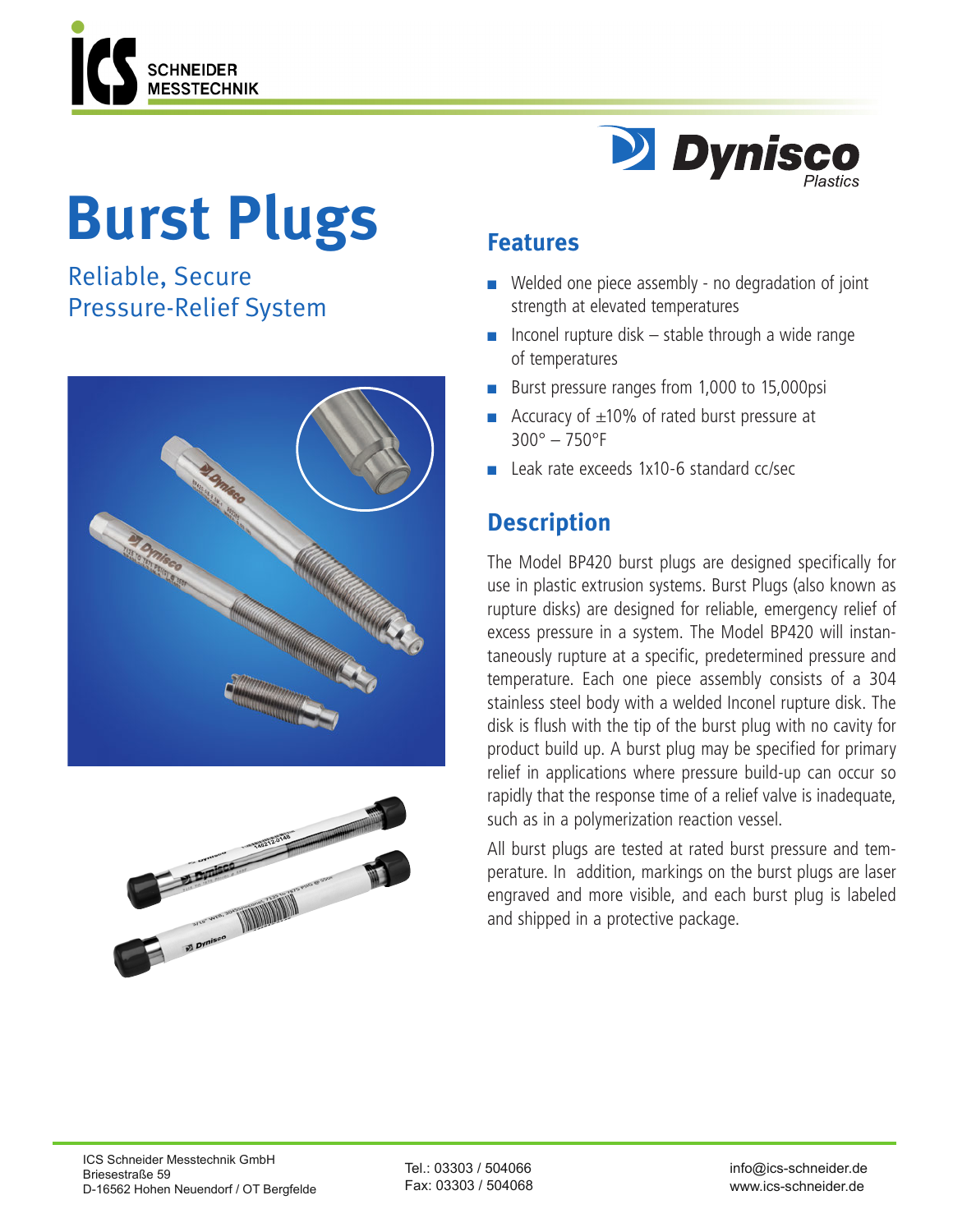

#### **Specifications**

| <b>MECHANICAL &amp; PACKAGING CHARACTERISTICS</b>             |
|---------------------------------------------------------------|
|                                                               |
| 304 stainless steel                                           |
| Inconel                                                       |
| Accuracy of $\pm$ 10% of rated burst pressure at 300° - 750°F |
| <b>APPROVALS AND CERTIFICATIONS</b>                           |
| ISO 4126-2:2003(E)                                            |
|                                                               |
|                                                               |
| Each unit is test burst certified                             |
| Not to exceed 300 in/lbs.                                     |
|                                                               |

#### **Ordering Guide**



Shaded sections refer to standard (short lead time) configurations. Contact the factory for other configurations that may be available..